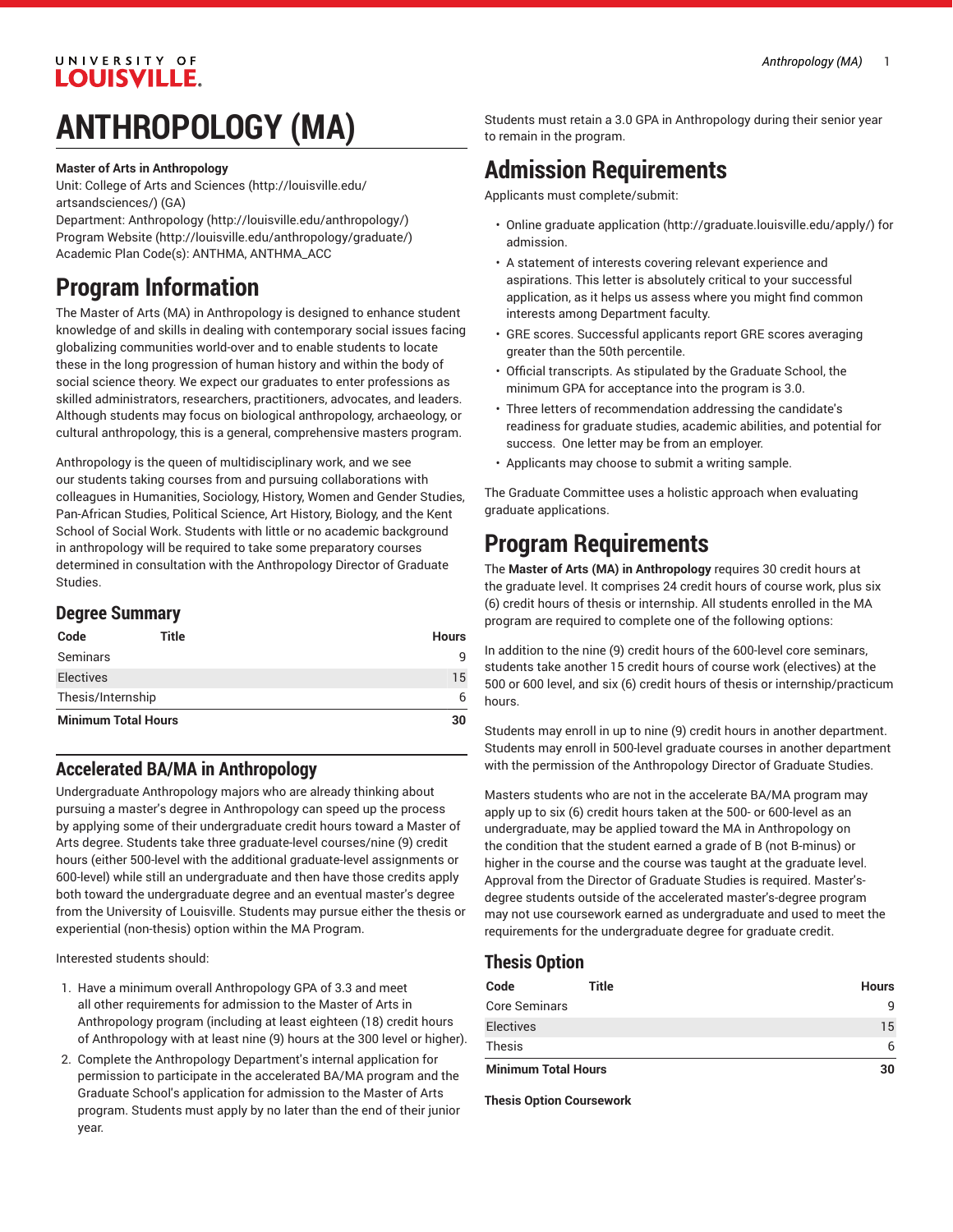# UNIVERSITY OF LOUISVILLE.

| Code                               | <b>Title</b>                                                      | <b>Hours</b> |  |
|------------------------------------|-------------------------------------------------------------------|--------------|--|
| <b>Core Seminars</b>               |                                                                   | 6            |  |
| <b>ANTH 608</b>                    | Social and Cultural Theory                                        |              |  |
| <b>ANTH 612</b>                    | Seminar: Contemporary Issues in Anthropology                      |              |  |
|                                    | Students must select one of the following courses:                | 3            |  |
| <b>ANTH 609</b>                    | Research Design: Archaeology                                      |              |  |
| <b>ANTH 610</b>                    | Research Design: Biological Anthropology                          |              |  |
| <b>ANTH 611</b>                    | Research Design: Socio-Cultural Anthropology                      |              |  |
|                                    |                                                                   |              |  |
| Code<br><b>Electives</b>           | Title                                                             | <b>Hours</b> |  |
| <b>ANTH 507</b>                    |                                                                   | 15           |  |
|                                    | Space, Place and Culture                                          |              |  |
| ANTH 517                           | Anthropology of China                                             |              |  |
| <b>ANTH 522</b>                    | Ecology, Politics and Culture                                     |              |  |
| <b>ANTH 526</b><br><b>ANTH 528</b> | Archaeology as Practice<br>Animals and Humans                     |              |  |
|                                    |                                                                   |              |  |
| <b>ANTH 529</b>                    | Zooarchaeology                                                    |              |  |
| <b>ANTH 530</b>                    | Human Impacts on Past Environments                                |              |  |
| <b>ANTH 531</b>                    | Anthropology of Water                                             |              |  |
| <b>ANTH 534</b>                    | Food and Farm Movements in the Americas                           |              |  |
| <b>ANTH 535</b>                    | <b>Nutritional Anthropology</b>                                   |              |  |
| <b>ANTH 540</b>                    | <b>Health and Civilization</b>                                    |              |  |
| <b>ANTH 549</b>                    | <b>Modes of Consiousness</b>                                      |              |  |
| <b>ANTH 562</b>                    | Special Topics in Cultural Anthropology                           |              |  |
| <b>ANTH 563</b>                    | Special Topics in Biological Anthropology                         |              |  |
| <b>ANTH 564</b>                    | Special Topics in Archaeology                                     |              |  |
| ANTH 578                           | Lithic Technology                                                 |              |  |
| <b>ANTH 579</b>                    | Ceramic Analysis                                                  |              |  |
| <b>ANTH 607</b>                    | <b>Emergence of Human Culture</b>                                 |              |  |
| <b>ANTH 622</b>                    | Anthropology of Violence                                          |              |  |
| ANTH 624                           | <b>Black Cultural Traditions</b>                                  |              |  |
| <b>ANTH 625</b>                    | Globalization, Transnationalism, and Anthropology                 |              |  |
| <b>ANTH 626</b>                    | Food Justice                                                      |              |  |
| <b>ANTH 627</b>                    | <b>Political Economy and Culture</b>                              |              |  |
| ANTH 640                           | Linguistic Anthropology                                           |              |  |
| <b>ANTH 650</b>                    | Health and Disease: A Bio-Cultural Approach                       |              |  |
| <b>ANTH 651</b>                    | Seminar in Biological Anthropology                                |              |  |
| <b>ANTH 653</b>                    | Human Molecular Evolutionary Genetics                             |              |  |
| ANTH 661                           | Special Topics in Anthropology                                    |              |  |
| <b>ANTH 662</b>                    | Special Topics in Cultural Anthropology                           |              |  |
| <b>ANTH 663</b>                    | Special Topics in Biological Anthropology                         |              |  |
| <b>ANTH 670</b>                    | Independent Study (Reading)                                       |              |  |
| <b>ANTH 664</b>                    | Special Topics in Archaeology                                     |              |  |
| <b>ANTH 671</b>                    | Independent Study (Research)                                      |              |  |
| discipline                         | Or approved 500- and 600-level elective in another social science |              |  |
| <b>ANTH 672</b>                    | <b>Thesis</b>                                                     | 6            |  |
| <b>Minimum Total Hours</b><br>30   |                                                                   |              |  |

## **Experiential Option**

| Code                       | Title | <b>Hours</b> |
|----------------------------|-------|--------------|
| <b>Core Seminars</b>       |       | 9            |
| <b>Electives</b>           |       | 15           |
| Internship                 |       | 6            |
| <b>Minimum Total Hours</b> |       | 30           |

#### **Experiential Option Coursework**

|                                                    | Code                 | Title                                             | <b>Hours</b> |  |  |
|----------------------------------------------------|----------------------|---------------------------------------------------|--------------|--|--|
|                                                    | <b>Core Seminars</b> |                                                   |              |  |  |
|                                                    | <b>ANTH 608</b>      | Social and Cultural Theory                        |              |  |  |
|                                                    | <b>ANTH 612</b>      | Seminar: Contemporary Issues in Anthropology      |              |  |  |
| Students must select one of the following courses: |                      |                                                   |              |  |  |
|                                                    | <b>ANTH 609</b>      | Research Design: Archaeology                      |              |  |  |
|                                                    | <b>ANTH 610</b>      | Research Design: Biological Anthropology          |              |  |  |
|                                                    | <b>ANTH 611</b>      | Research Design: Socio-Cultural Anthropology      |              |  |  |
|                                                    | Code                 | Title                                             | <b>Hours</b> |  |  |
|                                                    | <b>Electives</b>     |                                                   | 15           |  |  |
|                                                    | <b>ANTH 507</b>      | Space, Place and Culture                          |              |  |  |
|                                                    | <b>ANTH 517</b>      | Anthropology of China                             |              |  |  |
|                                                    | <b>ANTH 522</b>      | Ecology, Politics and Culture                     |              |  |  |
|                                                    | <b>ANTH 526</b>      | Archaeology as Practice                           |              |  |  |
|                                                    | <b>ANTH 528</b>      | Animals and Humans                                |              |  |  |
|                                                    | <b>ANTH 529</b>      | Zooarchaeology                                    |              |  |  |
|                                                    | <b>ANTH 530</b>      | Human Impacts on Past Environments                |              |  |  |
|                                                    | <b>ANTH 531</b>      | Anthropology of Water                             |              |  |  |
|                                                    | <b>ANTH 534</b>      | Food and Farm Movements in the Americas           |              |  |  |
|                                                    | <b>ANTH 535</b>      | Nutritional Anthropology                          |              |  |  |
|                                                    | <b>ANTH 540</b>      | <b>Health and Civilization</b>                    |              |  |  |
|                                                    | <b>ANTH 549</b>      | <b>Modes of Consiousness</b>                      |              |  |  |
|                                                    | <b>ANTH 562</b>      | Special Topics in Cultural Anthropology           |              |  |  |
|                                                    | <b>ANTH 563</b>      | Special Topics in Biological Anthropology         |              |  |  |
|                                                    | <b>ANTH 564</b>      | Special Topics in Archaeology                     |              |  |  |
|                                                    | <b>ANTH 578</b>      | Lithic Technology                                 |              |  |  |
|                                                    | <b>ANTH 579</b>      | Ceramic Analysis                                  |              |  |  |
|                                                    | <b>ANTH 607</b>      | Emergence of Human Culture                        |              |  |  |
|                                                    | <b>ANTH 622</b>      | Anthropology of Violence                          |              |  |  |
|                                                    | <b>ANTH 624</b>      | <b>Black Cultural Traditions</b>                  |              |  |  |
|                                                    | <b>ANTH 625</b>      | Globalization, Transnationalism, and Anthropology |              |  |  |
|                                                    | ANTH 626             | Food Justice                                      |              |  |  |
|                                                    | <b>ANTH 627</b>      | <b>Political Economy and Culture</b>              |              |  |  |
|                                                    | <b>ANTH 640</b>      | Linguistic Anthropology                           |              |  |  |
|                                                    | <b>ANTH 650</b>      | Health and Disease: A Bio-Cultural Approach       |              |  |  |
|                                                    | <b>ANTH 651</b>      | Seminar in Biological Anthropology                |              |  |  |
|                                                    | <b>ANTH 653</b>      | Human Molecular Evolutionary Genetics             |              |  |  |
|                                                    | <b>ANTH 661</b>      | Special Topics in Anthropology                    |              |  |  |
|                                                    | <b>ANTH 662</b>      | Special Topics in Cultural Anthropology           |              |  |  |
|                                                    | <b>ANTH 663</b>      | Special Topics in Biological Anthropology         |              |  |  |
|                                                    | <b>ANTH 664</b>      | Special Topics in Archaeology                     |              |  |  |
|                                                    | <b>ANTH 670</b>      | Independent Study (Reading)                       |              |  |  |
|                                                    | <b>ANTH 671</b>      | Independent Study (Research)                      |              |  |  |
|                                                    |                      |                                                   |              |  |  |